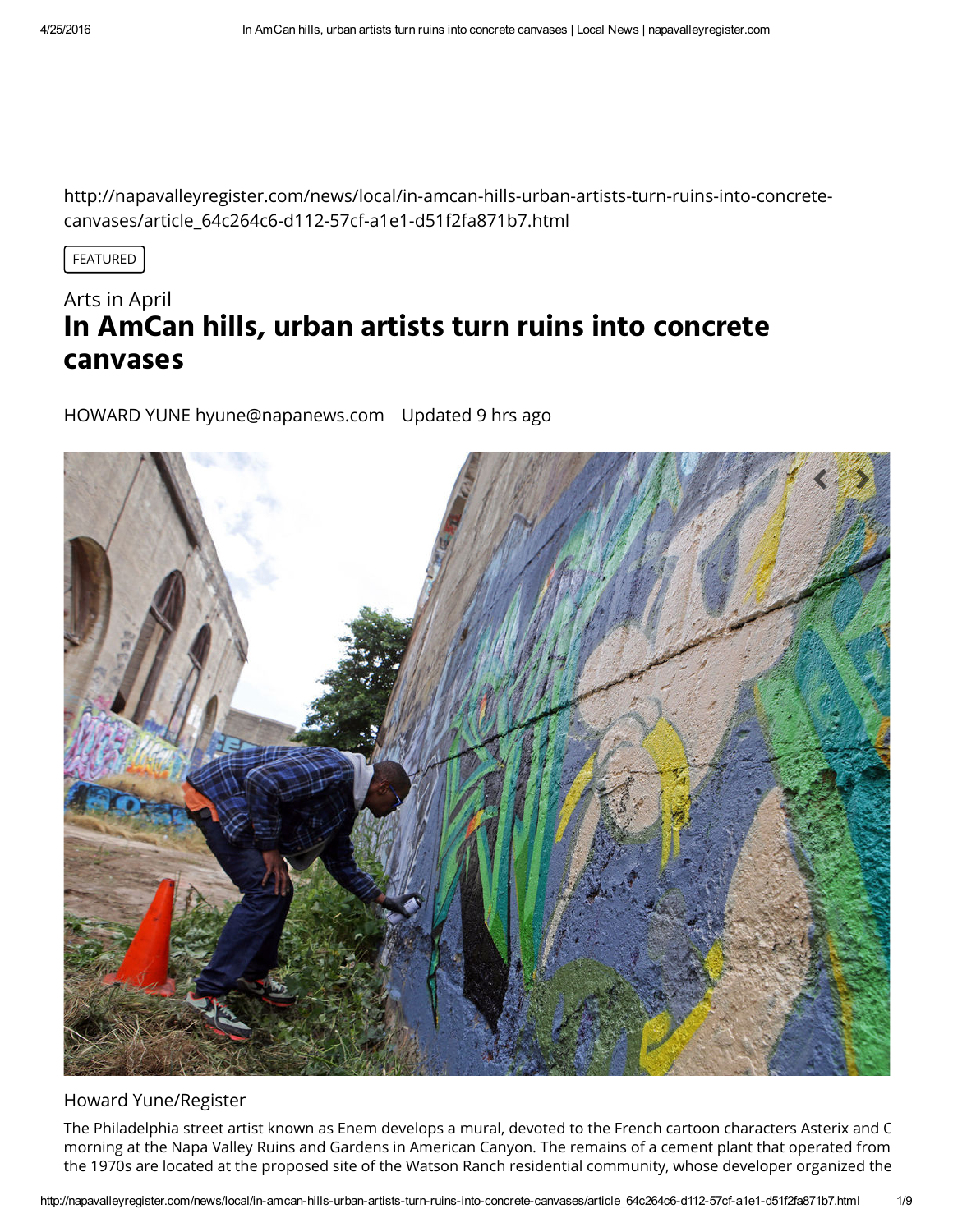AMERICAN CANYON — Where the shells and stumps of concrete buildings stand, developers hope to raise homes, restaurants, stores and a town square. But in the meantime, the remains of an abandoned cement factory serve as huge backdrops for graffiti painters – including seven urban artists who came to the ruins on Sunday to spray-paint new murals.

Through the morning and afternoon, four groups of visitors passed through a steel gate at the end of South Napa Junction Road, then up a grassy path and onto the onetime grounds of the Standard Portland Cement Co.

Within the weathered, crumbling walls were the brightly colored, jagged and curved letters and patterns common to big-city streetscapes. Along the walls were artists who had arrived with their paint cans, brushes and rollers – creators like the man who calls himself Apexer, who began laying down a green coating on a weathered slab onto which he would superimpose geodes, crystals and other patterns for the next several hours.

For Apexer, the sharp contrast of urban-style ruins within and wide-open spaces nearby was stimulating, not jarring.

"My work is heavily nature-based," said the artist, who is also known as Ricardo Richey and belongs to an artists collective that creates murals in San Francisco. "It's quite fitting and rewarding to be able to paint out here."

Perhaps the most unusual exhibit of the county's annual Arts in April slate, the American Canyon tour was at once a glimpse at the industrial remnants where the Watson Ranch community is planned – and a celebration of the urban-style painting that marks the walls and may, perhaps, remain in the future.

"The developers wanted to take advantage of a canvas that's already there, and Arts in April was a convenient occasion for us to say, 'Let's do this,'" said Mark Joseph, a local councilman, Watson Ranch advocate and president of the American Canyon Arts Foundation.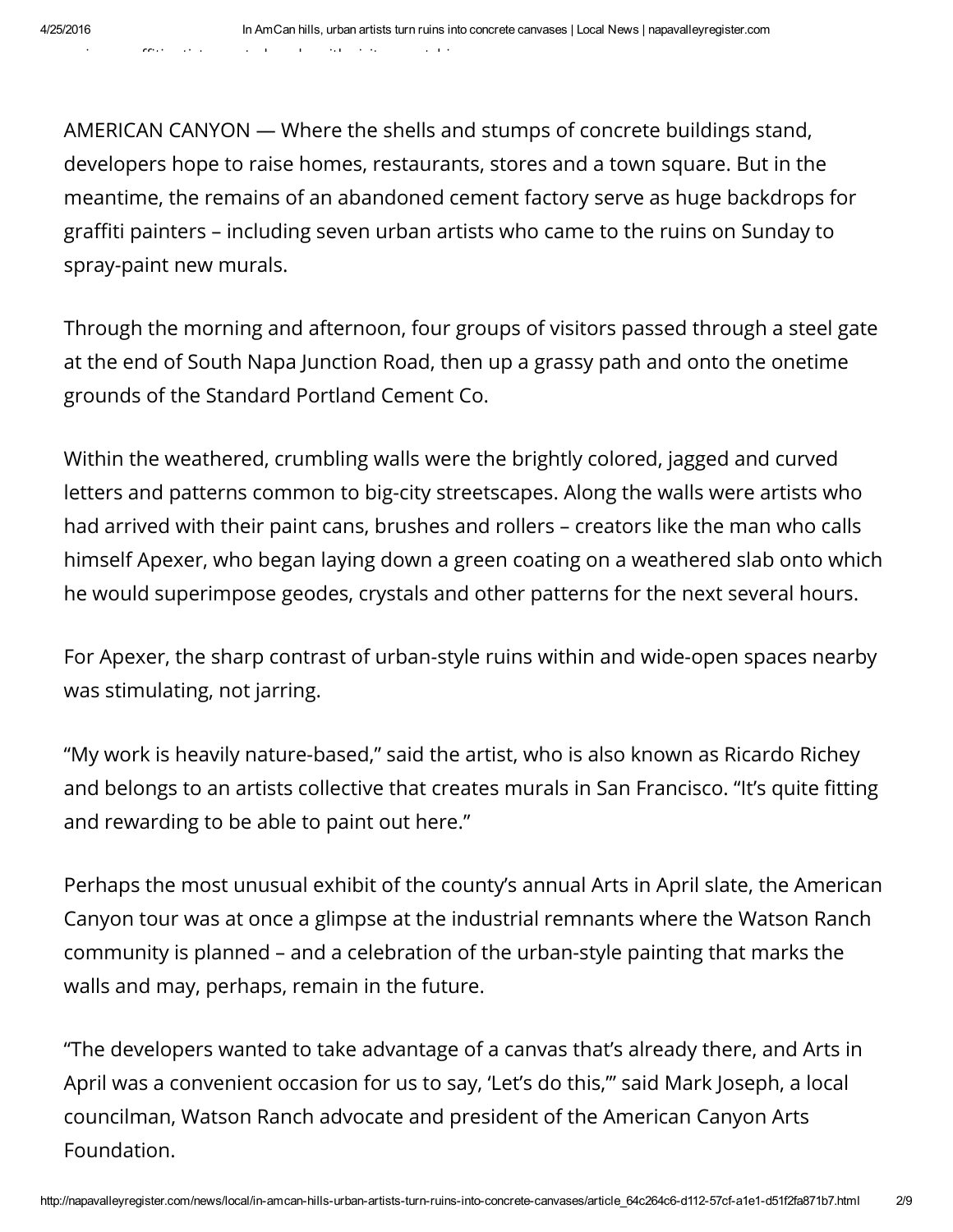Now known as the Napa Valley Ruins and Gardens, the factory site is being targeted by McGrath Properties of Oakland as the future home of the Watson Ranch development. The project, which awaits City Council approval, would include hundreds of homes in its 250-acre residential zone as well as a 50-acre town center with entertainment, stores and restaurants – the kind of well-defined core absent in American Canyon, whose growth has clustered around four-lane Highway 29 since it incorporated in 1992.

If Joseph and the arts foundation have their way, Watson Ranch will reuse some of the industrial structures and, possibly, the spray-can stylings that have accumulated through four decades.

"We don't want to lose that tradition of graffiti art," he said as the first of four tour groups trudged toward the site shortly after 10 a.m. "When you see walls that are 2 feet thick and 30 to 40 feet high, you realize it really is an incredible canvas."

While Watson Ranch's art installations remain to be chosen, a member of its development team expected one or more of the factory walls to be preserved and curated, possibly joining an amphitheater and a sculpture garden.

"We want this project to be a leader in visual arts," Deb Castles said before the tours, which had been postponed two weeks due to rain. "We think this place has a natural creative energy people will respond to."

Opened around 1902, the Standard Portland Cement factory became the source of concrete for decades of construction work in the Bay Area, including San Francisco's rebuilding from the devastating 1906 earthquake. The plant operated until the 1970s, when rising energy costs forced its closure, and its buildings and silos gradually slipped into decay and dereliction.

In the 40-plus years since the factory shut down, graffiti artists have treated it as a rare nugget of edgy, city-like scenery seemingly dropped into the placid hills at the edge of south Napa County. Many square yards of spray paint have carpeted the walls, unseen by most Napa County residents – until Sunday, when about 140 people snapped photos, peered into the cone-roofed basalt production building and chatted up the painters.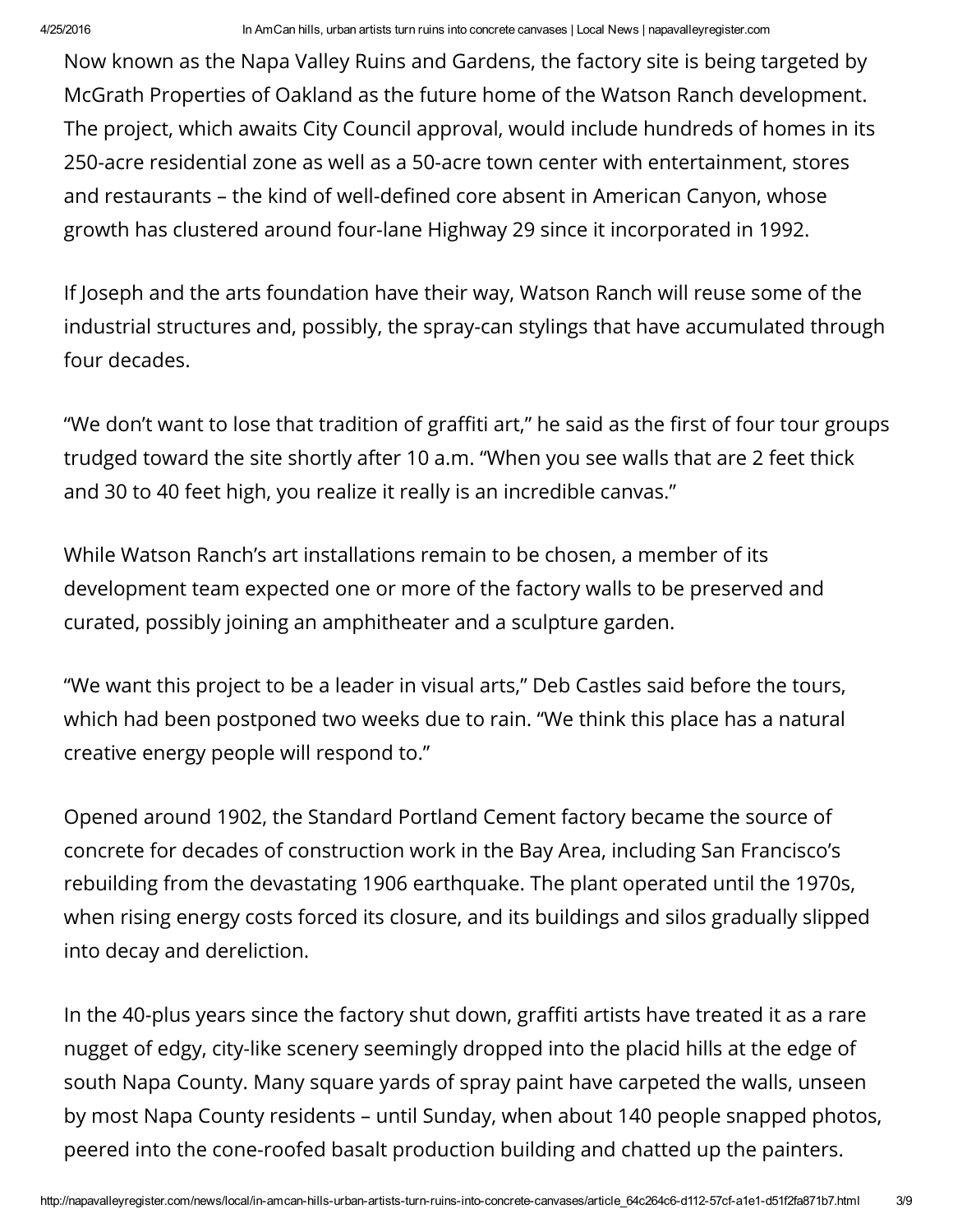McGrath Properties and the arts foundation organized the site's first graffiti tour in April 2015, but Sunday's exhibit was the first to feature street artists creating their work in full view. Along one of the factory's roofless corridors was one artist who had arrived from across the country to create a painting with an inspiration from even farther away.

The painter Enem, who was visiting from Philadelphia, carefully traced abstract patterns with a spray can around the mustachioed figures of Asterix and Obelix - the ancient Gallic warriors and best buddies made famous by the French cartoonists René Goscinny and Albert Uderzo.

Only a few hours into the morning, Enem already considered his 3,000-mile journey more than worthwhile, even with an unusually rural wrapper around this industrial backdrop.

"Thought it would be great to work in these ruins," he said. "Our landscapes are usually in cities, but traveling from place to place gives you access to cool events like this."

As the first group of about 20 visitors wrapped up the hourlong tour and headed back down the hill, one spectator – Phil Kohlmetz, executive director of the Napa Valley Museum in Yountville – marveled at seeing an open space where graffiti, far from being an act of vandalism, defines the landscape.

"It's been touched by human hands," he said, "and to keep touching it with human hands makes all the sense in the world."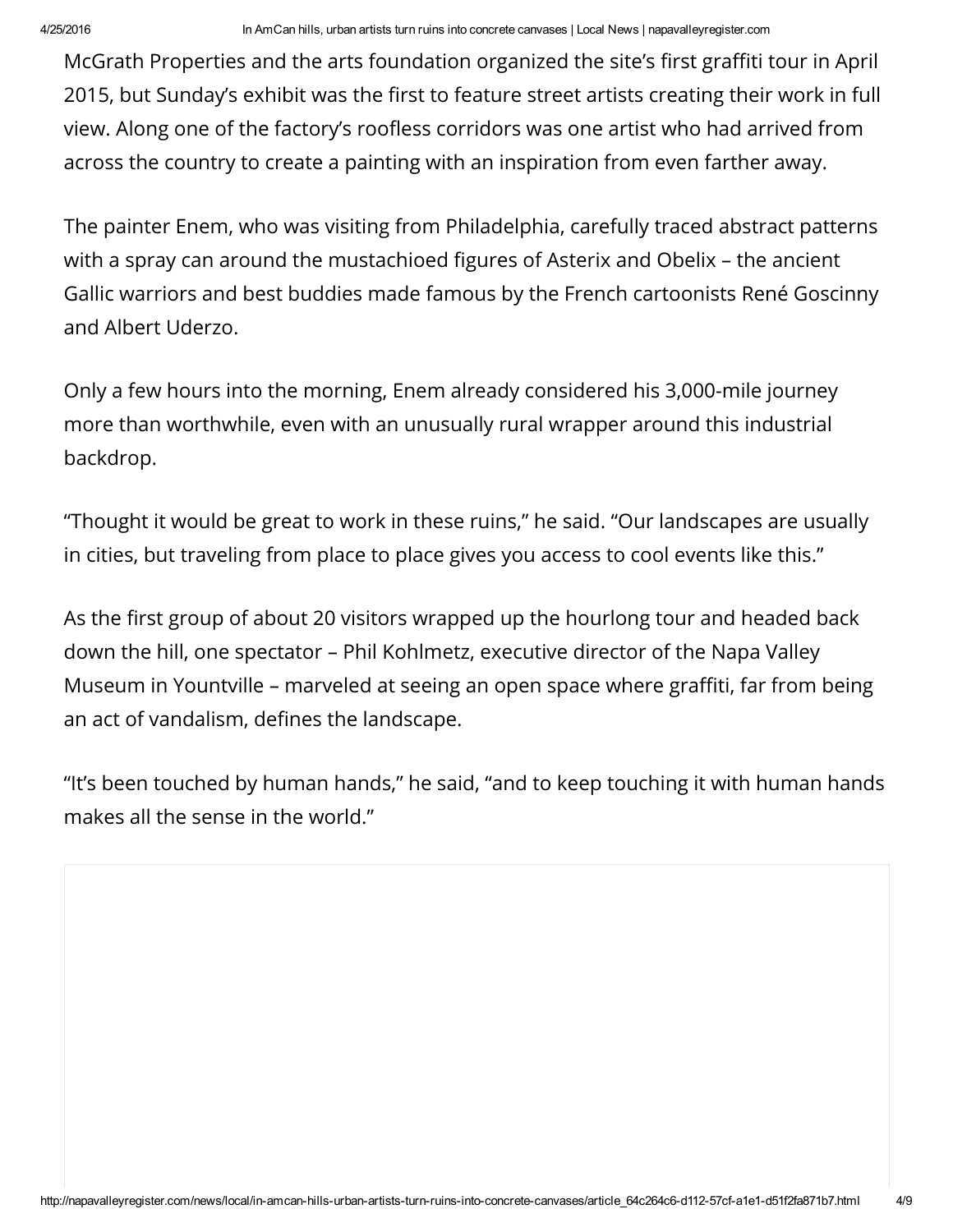

Gallery: Graffiti art in [American](http://napavalleyregister.com/gallery-graffiti-art-in-american-canyon/collection_0166a243-0aa7-507e-aa5c-b26450f54ae3.html) Canyon Updated 10 hrs ago

### MORE INFORMATION